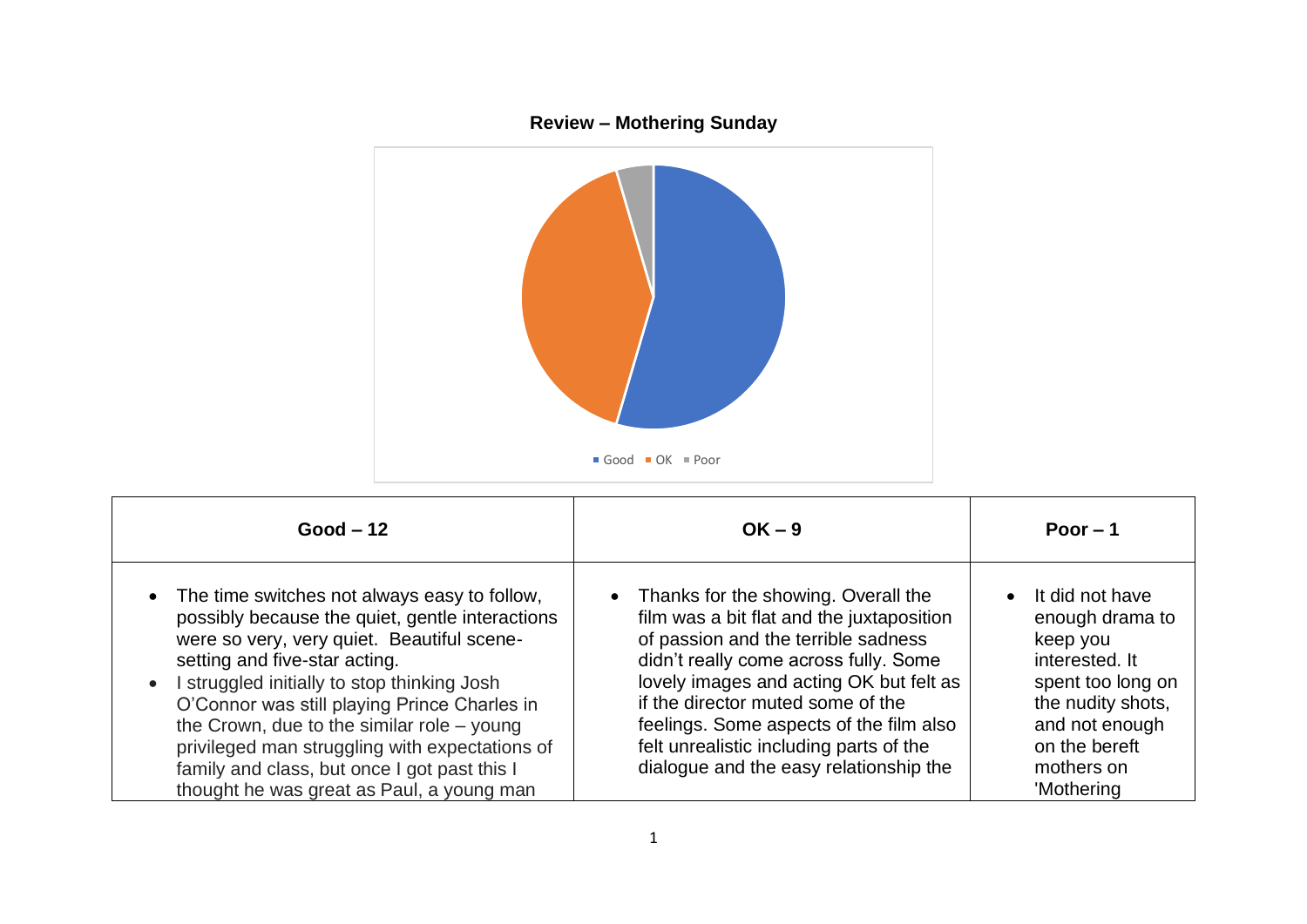| who carried the weight of his tragically<br>depleted social circle on his shoulders. I would<br>have liked to have seen how Paul and Jane's<br>relationship developed after their first meeting<br>but I suppose that would have been a different<br>film. We were both moved to tears at times<br>and left the Guildhall thinking about the themes<br>of love and loss, the futility of war and how life<br>the trajectory of life can be changed instantly<br>by forces outside of our control. Thank you<br>CCC team for another excellent screening.<br>Rather overdid the misery, but a stylish and<br>well made effort which I greatly enjoyed.<br>I enjoyed it. The sound wasn't very good at<br>times.<br>It was a delightful film, beautifully shot. I<br>thoroughly enjoyed the way the narrative kept<br>returning to the most eventful day in the<br>writer's life. On a more frivolous note, the<br>costumes were also gorgeous.<br>A due lament, well acted. But symbolism<br>astray/<br>o-t-t (nude walk etc). Dialogue sometimes<br>inaudible - can sound be adjusted during<br>performance?<br>We enjoyed it, although with such a tragic<br>story "enjoy" is probably the wrong word. I<br>don't think any of the reviews of this film did it<br>justice, it was beautifully filmed and the plot<br>was just so clever, capturing the style of the<br>author in the plot-lines. I like Glenda Jackson | lead had with her black partner in that<br>period.<br>I thought it was well acted and filmed,<br>Colin Firth was especially good. Apart<br>from feeling kindly irritated with Paul's<br>attitude toward Jane I didn't feel any<br>empathy with any of the characters. I<br>had difficulty hearing the dialogue a<br>few times.<br>Half an hour too long, nudity and sex<br>scenes were also rather long and over<br>emphasized, we got the message! Ian<br>did warn us! Interesting to be made<br>aware of tragedy and impact of lost<br>sons in war, often several in same<br>family.<br>Too much jumping about forwards and<br>back although it told the story. The<br>atmosphere of the families trying to<br>carry on as normal after the loss of<br>their sons and the weight on Paul's<br>shoulders was good, and the big<br>empty country houses after the war.<br>Beautifully shot but far too long with<br>little drama. I was quite pleased when<br>Josh's character was killed, I thought it<br>would move the story forward. But it<br>didn't. Somewhat self-indulgent.<br>Uninspiring. We both found the sound<br>level too low; so missed some of the<br>words between the two main<br>characters. Not sure if the film as | Sunday'. It would<br>have been better<br>as a short film. |
|-------------------------------------------------------------------------------------------------------------------------------------------------------------------------------------------------------------------------------------------------------------------------------------------------------------------------------------------------------------------------------------------------------------------------------------------------------------------------------------------------------------------------------------------------------------------------------------------------------------------------------------------------------------------------------------------------------------------------------------------------------------------------------------------------------------------------------------------------------------------------------------------------------------------------------------------------------------------------------------------------------------------------------------------------------------------------------------------------------------------------------------------------------------------------------------------------------------------------------------------------------------------------------------------------------------------------------------------------------------------------------------------------------------------------|------------------------------------------------------------------------------------------------------------------------------------------------------------------------------------------------------------------------------------------------------------------------------------------------------------------------------------------------------------------------------------------------------------------------------------------------------------------------------------------------------------------------------------------------------------------------------------------------------------------------------------------------------------------------------------------------------------------------------------------------------------------------------------------------------------------------------------------------------------------------------------------------------------------------------------------------------------------------------------------------------------------------------------------------------------------------------------------------------------------------------------------------------------------------------------------------------------------------------------------|-----------------------------------------------------------|